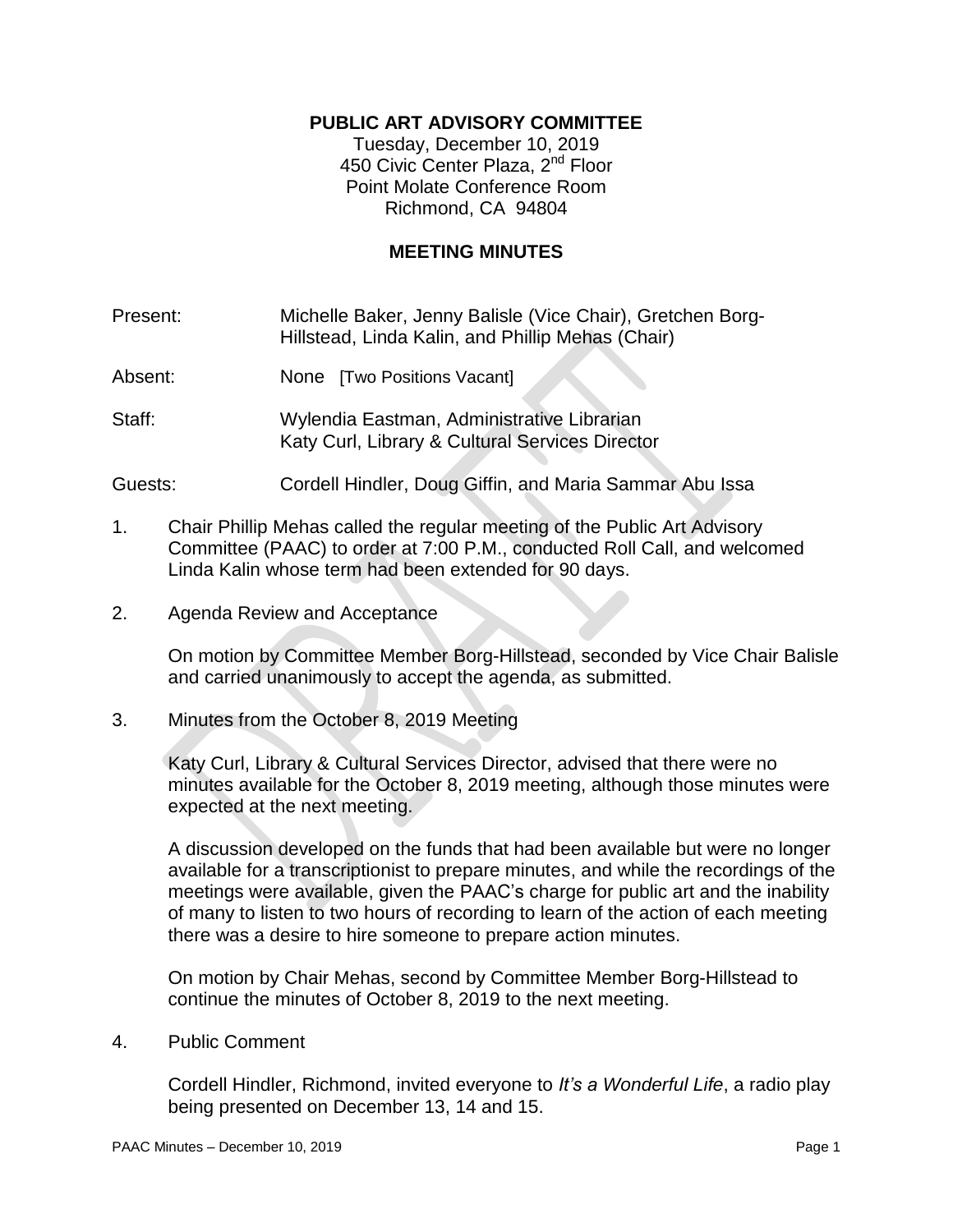Mr. Hindler also invited everyone to attend the Council of Industries monthly luncheon on December 18 from 12:00 to 1:30 P.M. at the Hotel Mac.

5. Maria Sammar Abu Issa, Studio Bondy Architecture Re: Hilltop Mall Project Presentation

Doug Giffin, Campus LLC and Maria Sammar Abu Issa, Studio Bondy Architecture, presented the public art project for the Mechanic's Bank Adaptive Reuse Project; described the ongoing renovations and highlighted the public art project at the corner of Klose Way and Blume Drive, an aluminum cutout of children at play in colors consistent with the palette of the building. The school would be complete by the end of summer. They responded to questions about colors, landscaping and maintenance, and the anti-graffiti coating. Mr. Giffin advised that he had not been aware of the one percent for public art requirement prior to the Planning Commission's approval of the project.

6. Planning Department Meeting with Lina Velasco

Vice Chair Balisle highlighted the meeting with Lina Velasco of the Planning Division to finalize the Public Art in Private Development Fact Sheet and application form, identified the refinements that had been made, and reported that a final version was anticipated by January 2020.

PAAC questions related to projects that were being developed in multiple phases and how the public art requirement would be addressed in the forms. The PAAC requested that the actual building development cost be identified on the form along with an estimate for each phase prior to PAAC signoff. The item was to return next month.

7. PAAC Liaisons to Private Development Projects Update

Committee Member Borg-Hillstead reported she would be meeting with RYSE in January.

8. Status Report of Future CIP/Private Development Projects

Wylendia Eastman reported that the Bay Area Rescue Mission project had been approved by the Planning Commission and the building development cost would determine the one percent for public art allocation.

Ms. Eastman noted the difficulties of gathering information and referenced a disconnect between the Planning Commission and the PAAC and the need to communicate better with the Planning Division and the Design Review Board (DRB), with a clarification of the responsibilities of the PAAC.

Chair Mehas advised that was why PAAC members had met with Ms. Velasco. He and Vice Chair Balisle would attend DRB meetings to address that concern.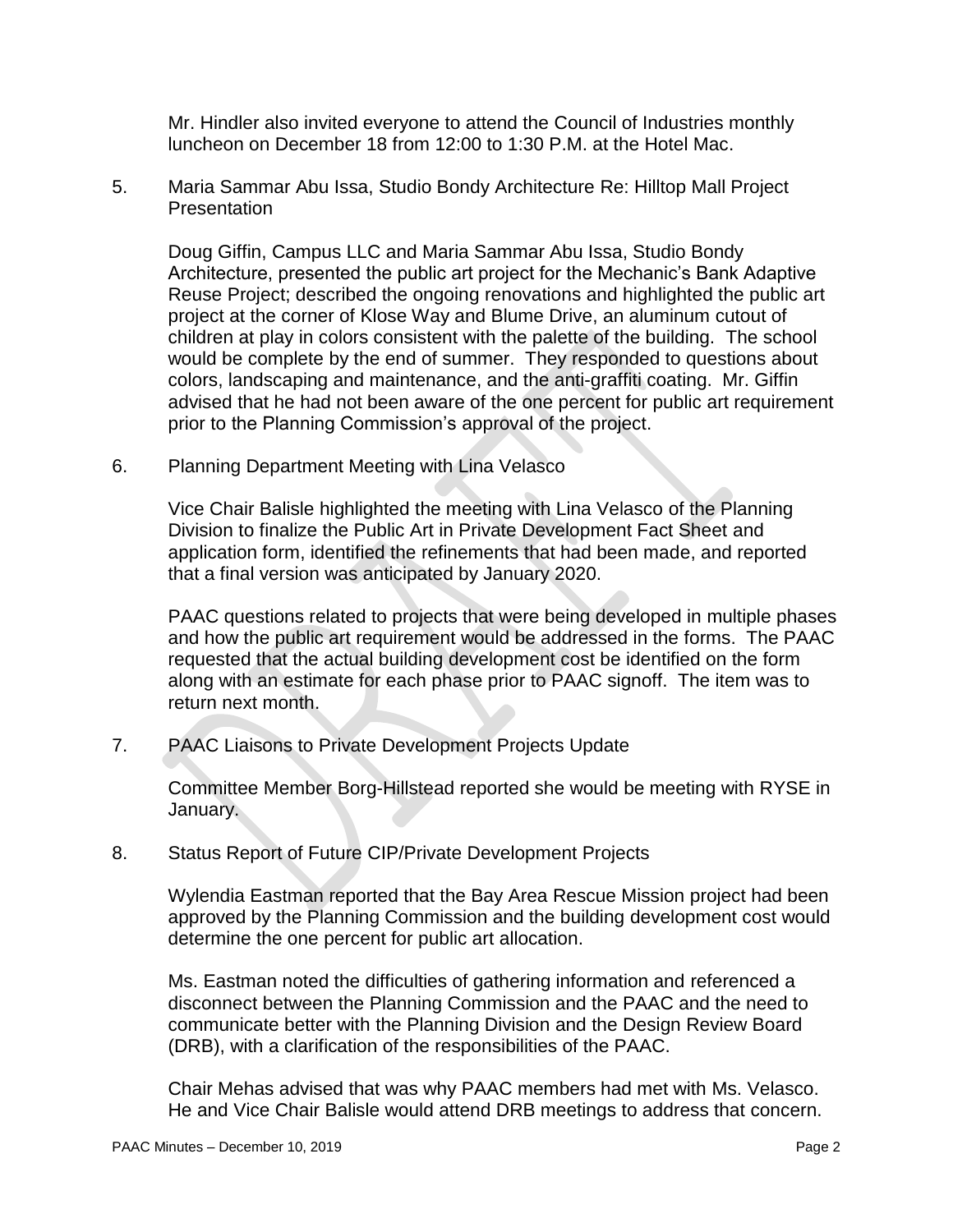### 9. Update City Website

Committee Member Baker described the ongoing efforts to update the webpage before and after Michelle Seville's departure and Committee Member Kalin described the conflict with the format of the document proposed as a webpage and the IT Department along with the PAAC's inability to directly communicate with the IT Department. It was recommended that Committee Member Baker provide both the Word document and the PDF document to the IT Department which could then choose which was easiest for its use.

### 10. PAAC Recruitment

Chair Mehas reported he had been advised by Dominque in the Mayor's Office that only one application had been submitted for the PAAC, that application was incomplete, and she would contact those who had applied for the RACC [Richmond Arts & Culture Commission] to see if there was interest in the PACC.

The PAAC emphasized the need to resolve the term limit issue, and recommended that the differences between the PAAC and the RACC be made clear to applicants.

Chair Mehas recommended attending the Richmond Neighborhood Coordinating Council (RNCC) to promote the recruitment for the PAAC and to distribute a sheet of RACC/PAAC definitions along with applications at that time.

### 11. Richmond Arts & Culture Commission Update

Vice Chair Balisle highlighted the status of RACC activities related to the Neighborhood Public Art (NPA) mini-grants and the difficulties related to the lack of an Arts & Culture Manager. There had also been questions as to the status of the Hacienda Mural.

### 12. City Manager Meeting and Infrastructure Update

With respect to the infrastructure update and the City's new organization chart, Ms. Curl described the process to approve the new chart and identified the changes proposed by the new chart.

The PAAC discussed the changes and expressed hope that the PAAC and RACC would function in conjunction with each other under the Arts & Cultural Division, although given the association with the Planning Division and the one percent for public art in private development requirement, having the PAAC be under the Planning Division made sense as long as there was coordination with the RACC.